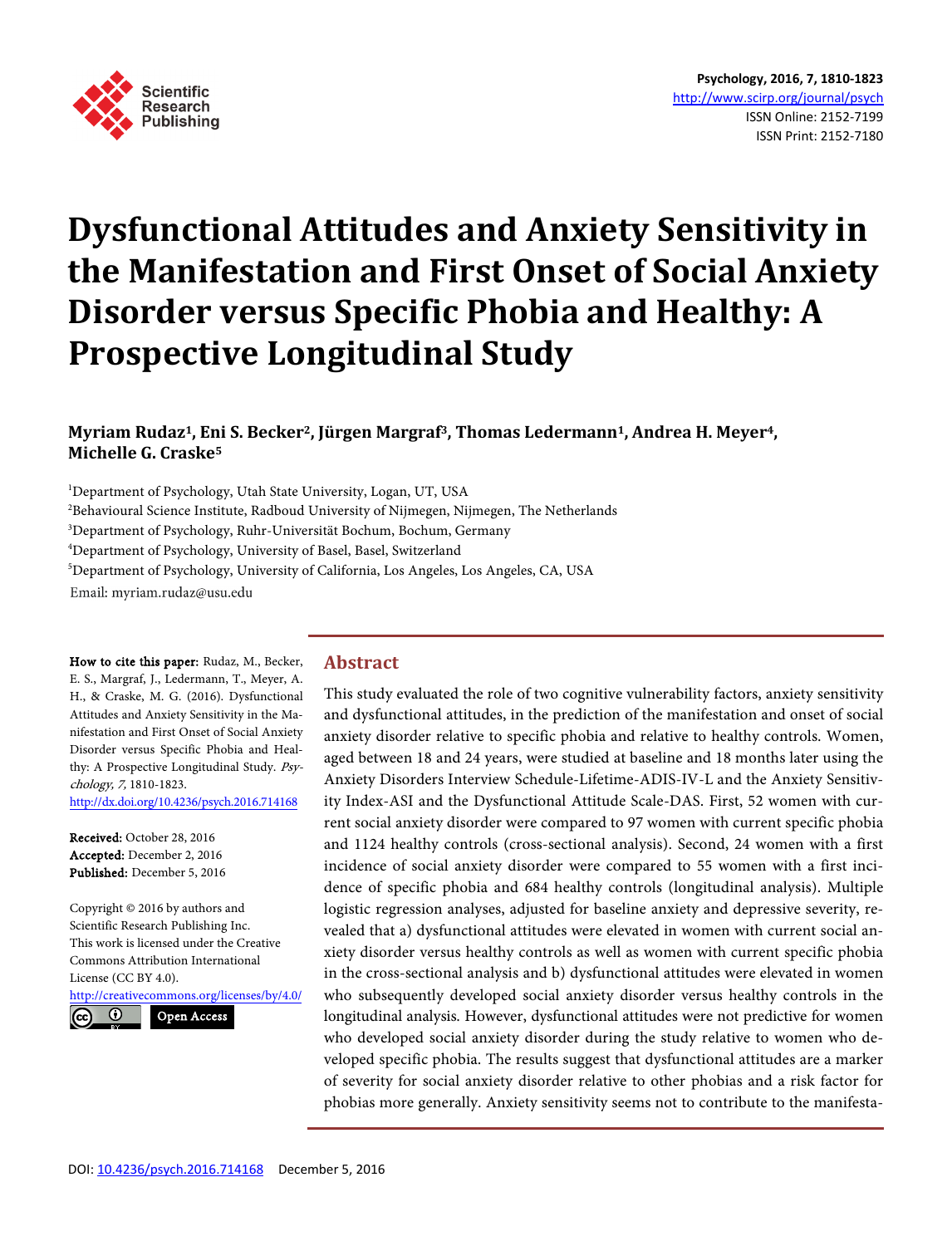tion and onset of social anxiety disorders.

## **Keywords**

Dysfunctional Attitudes, Anxiety Sensitivity, Cognitive Styles, Social Anxiety Disorder, Specific Phobia

# **1. Introduction**

Social anxiety disorder is among the most prevalent of all psychological disorders, with 10.7% of persons in the US meeting diagnostic criteria for social anxiety disorder at some point in their lives [\(Kessler, Petukhova, Sampson, Zaslavsky, & Wittchen, 2012\)](#page-11-0). In Europe, this estimate is in the range of 1.9 to 13.7 percent for social anxiety disorder [\(Jacobi et al., 2014;](#page-11-1) [Michael, Zetsche, & Margraf, 2007\)](#page-12-0). Women are affected more often than men, and the disorder occurs frequently in adolescence or early adulthood [\(Craske, 2003;](#page-11-2) Michael [et al., 2007;](#page-12-1) [Pigott, 2003\)](#page-12-2). Despite advances in treatment research, there is a need for longitudinal research on the etiology of social anxiety disorder (e.g., Spence & [Rapee, 2016\)](#page-12-3). The goal of this study was to evaluate the specificity of cognitive risk factors for social anxiety disorder versus specific phobia and versus healthy in a prospective, longitudinal design.

One potential risk factor for social anxiety disorder is beliefs about how one appears to others, as proposed in the model of social anxiety disorder by Rapee & [Heimberg](#page-12-4)  [\(1997\),](#page-12-4) an extension of earlier models by Carver & [Scheier \(1988\),](#page-11-3) [Clark &](#page-11-4) Wells [\(1995\),](#page-11-4) and Schlenker & [Leary \(1982\).](#page-12-5) This model states that on encountering a social situation, socially anxious individuals form a mental representation of their external appearance and behavior as presumably seen by "the audience". Simultaneously they focus their attentional resources onto external indicators of negative evaluation (e.g., frowns, signs of boredom). Further, socially anxious individuals are hypothesized to formulate perfectionistic predictions of the performance standard or norm, which they expect the audience to utilize and determine whether they are performing in a manner that meets the specific standard. The discrepancy between the person's perception of the audience's appraisal of his performance (and, by extension, of himself) and the persons's perception of the audience's standard, is posited to lead to anxiety. Since anxiety consists of physiological, cognitive, and behavioral components, it subsequently influences the mental representation of appearance and behavior as seen by the audience, and the cycle is renewed.

We are not aware of any studies measuring the degree to which beliefs about how one appears to others prospectively contribute to the development of social anxiety disorder in longitudinal designs. Only cross-sectional research exists with constructs that are related to, but do not directly assess, beliefs about how one appears to others. Specifically, social anxiety disorder has been found to be cross-sectionally associated with elevated levels of anxiety sensitivity (ASI; [Peterson & Reiss, 1987;](#page-12-6) [Reiss, Peterson,](#page-12-7)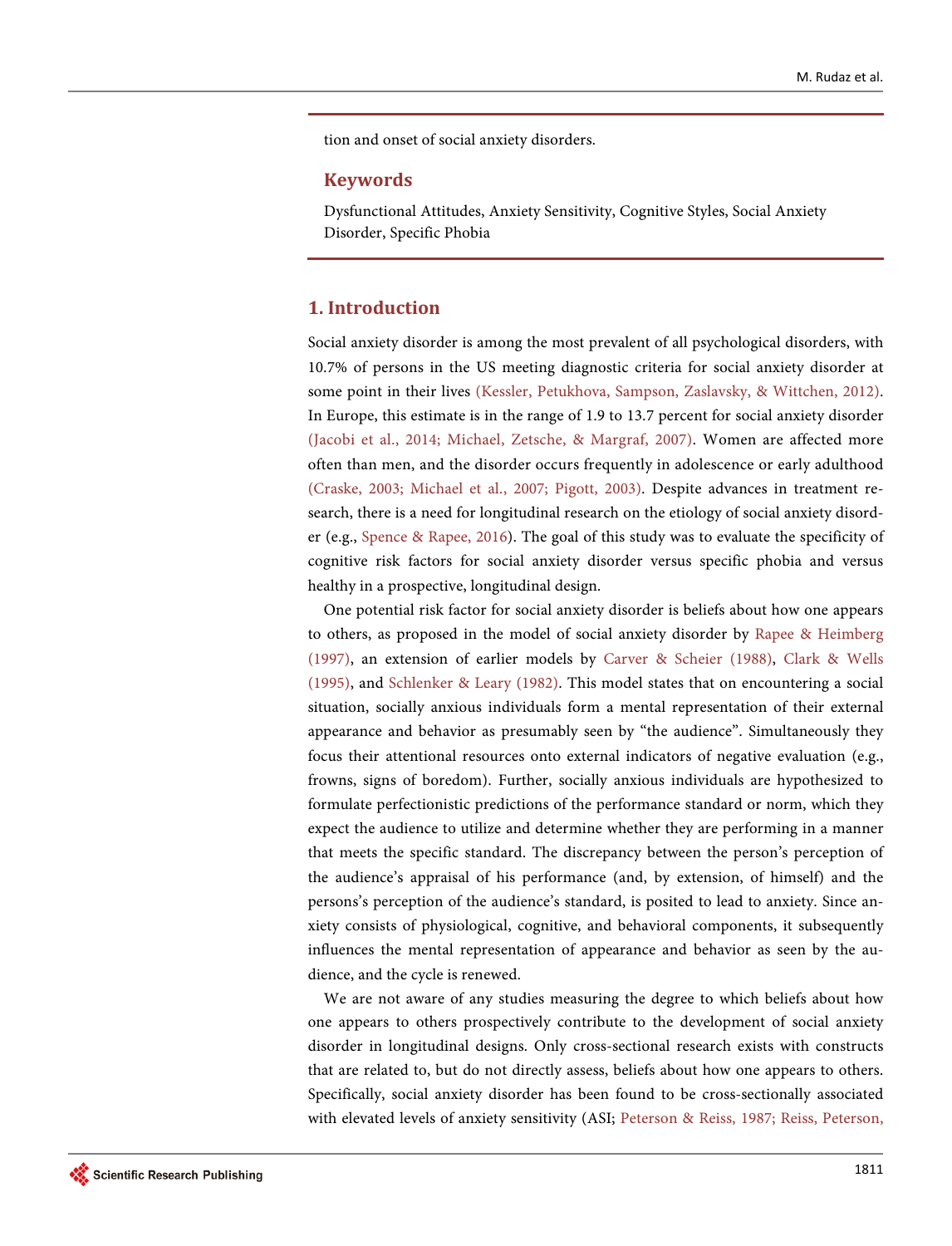Gursky, & McNally, 1986), or beliefs that anxiety and associated physical symptoms have harmful physical, social and mental consequences [\(Hazen, Walker, & Stein,](#page-11-5)  [1994/1995;](#page-11-5) [McWilliams, Becker, Margraf, Clara, & Vriends, 2007;](#page-12-1) [Sapach, Carleton,](#page-12-8)  [Mulvogue, Weeks, &](#page-12-8) Heimberg, 2015; [Taylor, Koch, & McNally, 1992\)](#page-13-0).

Another potential risk factor for social anxiety disorder is depression. Data from epidemiological studies indicate that approximately 25% - 31% of adolescents and young adults with social anxiety disorder have a comorbid depressive disorder [\(Essau, Con](#page-11-6)[radt, & Petermann, 1999;](#page-11-6) [Wittchen, Stein, & Kessler, 1999\)](#page-13-1). Cross-sectional studies reveal that the personality trait of introversion is positively correlated with both depression [\(Clark & Watson, 1991;](#page-11-7) [Watson, Clark, & Carey, 1988\)](#page-13-2) and social anxiety disorder, but not other anxiety disorders [\(Watson, Gamez, & Simms, 2005\)](#page-13-3). Thus, depression and social anxiety disorder may share a personality diathesis.

Depression has been related to a cognitive diathesis as well, specifically dysfunctional attitudes (or, maladaptive underlying depressogenic "schemas"; [Beck, 1967;](#page-10-0) [Beck 1976;](#page-10-1)  [Beck, 1979\)](#page-10-2), involving such themes as loss, failure, and worthlessness. This cognitive diathesis is often assessed with the Dysfunctional Attitude Scale (DAS; [Weissman,](#page-13-4)  [1979\)](#page-13-4), which measures depressogenic attitudes about the self, the environment, and the future (cognitive triad; [Beck, 1979\)](#page-10-2). Several studies demonstrate that scores on the DAS prospectively predict subsequent depression [\(Alloy, Abramson, Whitehouse, Hogan,](#page-10-3)  [Panzarella, & Rose, 2006;](#page-10-3) [Zuroff, Igreja, & Mongrain, 1990\)](#page-13-5) although not always beyond the effects attributable to baseline depression [\(Otto, Teachman, Cohen, Soares,](#page-12-9)  [Vitonis, & Harlow, 2007\)](#page-12-9). Further, there is evidence of an association between high total scores on the DAS [\(Beck, Brown, Steer, & Weissman, 1991\)](#page-10-4) and the onset of depression (along with other disorders) in primary care settings [\(Weich, Churchill, & Lewis,](#page-13-6)  [2003\)](#page-13-6). Given the overlap between depression and social anxiety disorder in terms of comorbidity and the personality trait of introversion, it is conceivable that they overlap in terms of cognitive vulnerability as well, especially cognitions pertaining to beliefs about the self.

The current study aimed to evaluate the role of anxiety sensitivity and dysfunctional attitudes in not just the manifestation but also the first onset of social anxiety disorder. Specifically, this article extends the findings of [Vriends, Becker, Meyer, &](#page-13-7) Margraf [\(2011\),](#page-13-7) showing that the DAS predicted the first onset of social anxiety disorder (including women with comorbid disorders) relative to a non-incidence of social anxiety disorder group, whereas the ASI did not. The present study examines specificity of the cognitive variables, DAS and ASI, in predicting pure social anxiety disorder relative to another phobia group, namely specific phobia, and relative to healthy controls. Furthermore, the contribution of these cognitive variables was evaluated above and beyond the influence of baseline anxiety and depressive severity. To this end, cross-sectional as well as longitudinal comparisons were made. The cross-sectional groups were women with social anxiety disorder at baseline, women with specific phobia at baseline, and healthy control women. The longitudinal groups were women with a first incidence of social anxiety disorder, women with a first incidence of specific phobia, and healthy

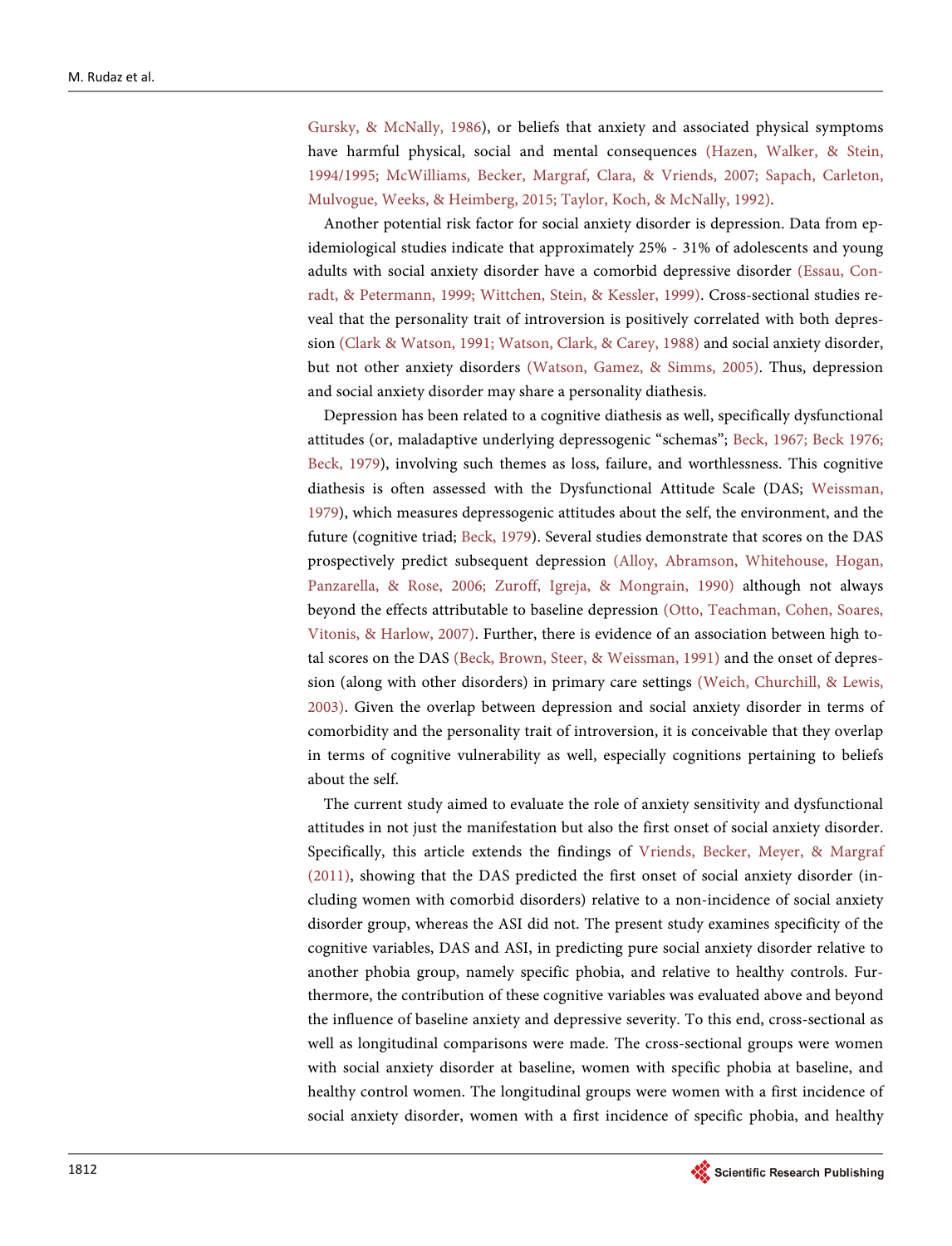control women, over an 18 month interval.

Two main hypotheses were tested. First, we hypothesized that anxiety sensitivity and dysfunctional attitudes at baseline would add significant unique variance to the classification of baseline social anxiety disorder relative to healthy controls and relative to baseline specific phobia, beyond the variance attributable to baseline anxiety and depressive severity. Second, we hypothesized that anxiety sensitivity and dysfunctional attitudes at baseline would add unique variance to the classification of women with a first incidence of social anxiety disorder relative to healthy controls and relative to women with a first incidence of specific phobia by the 18 month follow-up, beyond the variance attributable to baseline anxiety and depressive severity.

## **2. Method**

#### **2.1. Participants**

Participants were 1396 German women aged 18 to 24 years who participated at baseline and follow-up in the Dresden Predictor Study (DPS) of anxiety and depression, which is described in detail in [Becker, Türke, Neumer, Soeder, Krause, &](#page-11-8) Margraf (2000) and [Trumpf, Vriends, Meyer, Becker, Neumer, &](#page-13-8) Margraf (2010). This study used data of women who completed a diagnostic interview and self-report questionnaires at the two survey points, which were an average 18 months apart. Comparing the women who participated only at baseline ( $n = 1877$ ) with the women who participated both at baseline and 18 months later, no significant differences emerged in overall psychological disorders measured with the Anxiety Disorders Interview Schedule-Lifetime at baseline,  $t(802) = -1.40$ ,  $p = 0.161$  (two-tailed).

#### **2.2. Procedure and Measures**

The women received a letter with detailed information about the DPS and a reply card to confirm participation. The interested women were invited for the diagnostic interview conducted by trained interviewers either psychology students, psychologists or physicians. In addition, a package of questionnaires was administered. Participants willing to join the second diagnostic interview were invited on average 18 months later. There were no financial reimbursements for participants in the study.

Diagnostic assessment. The diagnostic assessments at baseline and follow–up were based on the Anxiety Disorders Interview Schedule-Lifetime (ADIS-IV-L; [Brown,](#page-11-9) Bar[low, & Di Nardo, 1994\)](#page-11-9), German version (Diagnostisches Interview für Psychische Störungen-Forschungsversion/F-DIPS; [Margraf, Schneider, Soeder, Neumer, & Becker,](#page-12-10)  [1996\)](#page-12-10). The German version of the ADIS-IV-L is a structured interview for diagnosing Axis I disorders, including anxiety disorders, affective disorders, somatoform disorders, substance-use disorders, eating disorders, and children's disorders, according to DSM-IV [\(American Psychiatric Association, 1994\)](#page-10-5). In the baseline interview, questions were asked about psychological problems during the entire lifetime and during the last seven days (lifetime and point prevalence, respectively). The follow-up interviews referred to the psychological problems that had occurred since the baseline interview and during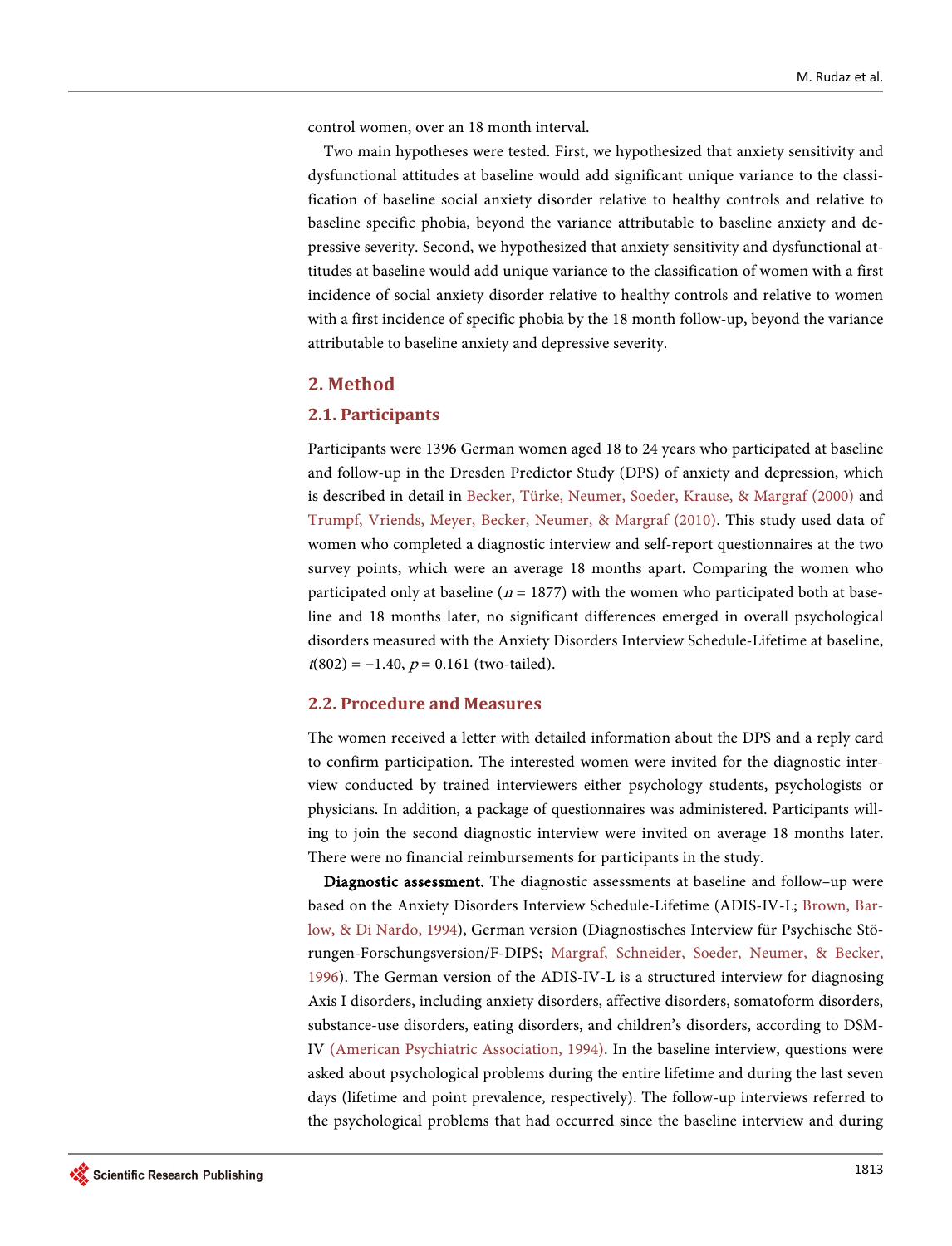the last seven days (period and point prevalence, respectively). The inter-rater reliabilities of the German version of the ADIS-IV-L (Yule's Y coefficient) in patient samples were 0.98 for social anxiety disorder and 0.98 for specific phobia, respectively ( $n = 237$ ; [Suppiger, In-Albon, Herren, Bader, Schneider, & Margraf, 2008\)](#page-12-11). Retest-reliabilities across the groups of disorders were 0.68 - 0.79 (Kappa coefficient) and 0.67 - 1.0 (Yule's coefficient; [Schneider, Margraf, Spörkel, & Franzen, 1992\)](#page-12-12). In addition, the interview has demonstrated high validity [\(In-Albon, Suppiger, Schlup, Wendler, Margraf, &](#page-11-10)  [Schneider, 2008;](#page-11-10) [Margraf, Schneider, & Spörkel, 1991\)](#page-12-13), as well as good acceptance in clinical practice and research settings [\(Suppiger, In-Albon, Hendriksen, Hermann,](#page-12-14)  [Margraf, & Schneider, 2009\)](#page-12-14).

Clinical severity rating. Based on the ADIS-IV-L (Brown [et al., 1994\)](#page-11-9), the clinicians rated the severity of distress and interference for each disorder, on a scale ranging from 0 (not severe at all) to 8 (very severe). A diagnosis was considered clinically severe when the clinical severity rating was of a 4 or above.

Number of feared social and specific situations. In the ADIS-IV-L [\(Brown](#page-11-9) et al., [1994\)](#page-11-9), the interviewer read a list of 13 social situations (e.g., public speaking, talking to people in authority) and 17 specific situations (e.g., animals, heights) and asked the women to indicate if they "became anxious" or "wanted to avoid" each situation. If the answer was "yes", the interviewer inquired about strength of anxiety and degree of avoidance, which were rated on a scale of 0 (no anxiety/no avoidance) to 8 (very strong anxiety/very severe avoidance).

Interviewers, training procedure, and supervision. Interviewers had a psychological or medical background. They underwent an intensive 40-hour training on psychological disorders, their rating and the conduct of the interviews and subsequently attended supervision meetings every two weeks. The written protocol for each interview was proof read by supervisors (e.g., were all answers complete, and did the answers match the diagnosis assigned). Unclear cases were discussed, and if necessary a consensus diagnosis was given.

Anxiety Sensitivity Index. The Anxiety Sensitivity Index (ASI; [Peterson & Reiss,](#page-12-6)  [1987;](#page-12-6) [Reiss et al., 1986;](#page-12-7) German version: [Ehlers & Margraf, 1993\)](#page-11-11) is a 16-item self-report questionnaire to measure the tendency to fear the somatic and cognitive symptoms of anxiety. Participants rate the extent to which they agree or disagree with each item (e.g., "It is important for me not to appear nervous") on a 5-point Likert scale ranging form "very little" to "very much". Higher scores on the ASI are indicative of greater levels of anxiety sensitivity. In the current sample, the ASI had good internal consistency for the total score ( $\alpha = 0.82$ ).

Dysfunctional Attitude Scale. The Dysfunctional Attitude Scale (DAS [Weissman,](#page-13-4)  [1979;](#page-13-4) German version: [Hautzinger, Luka, & Trautmann, 1985\)](#page-11-12) is a 40-item self-report questionnaire to assess depression-typical negative and inappropriate attitudes that construe how a person perceives one's self, the environment and the future (e.g., "What other people think of me is very important"). Responses range on a 7-point scale from "total agreement" to "total disagreement" with higher scores indicating greater dys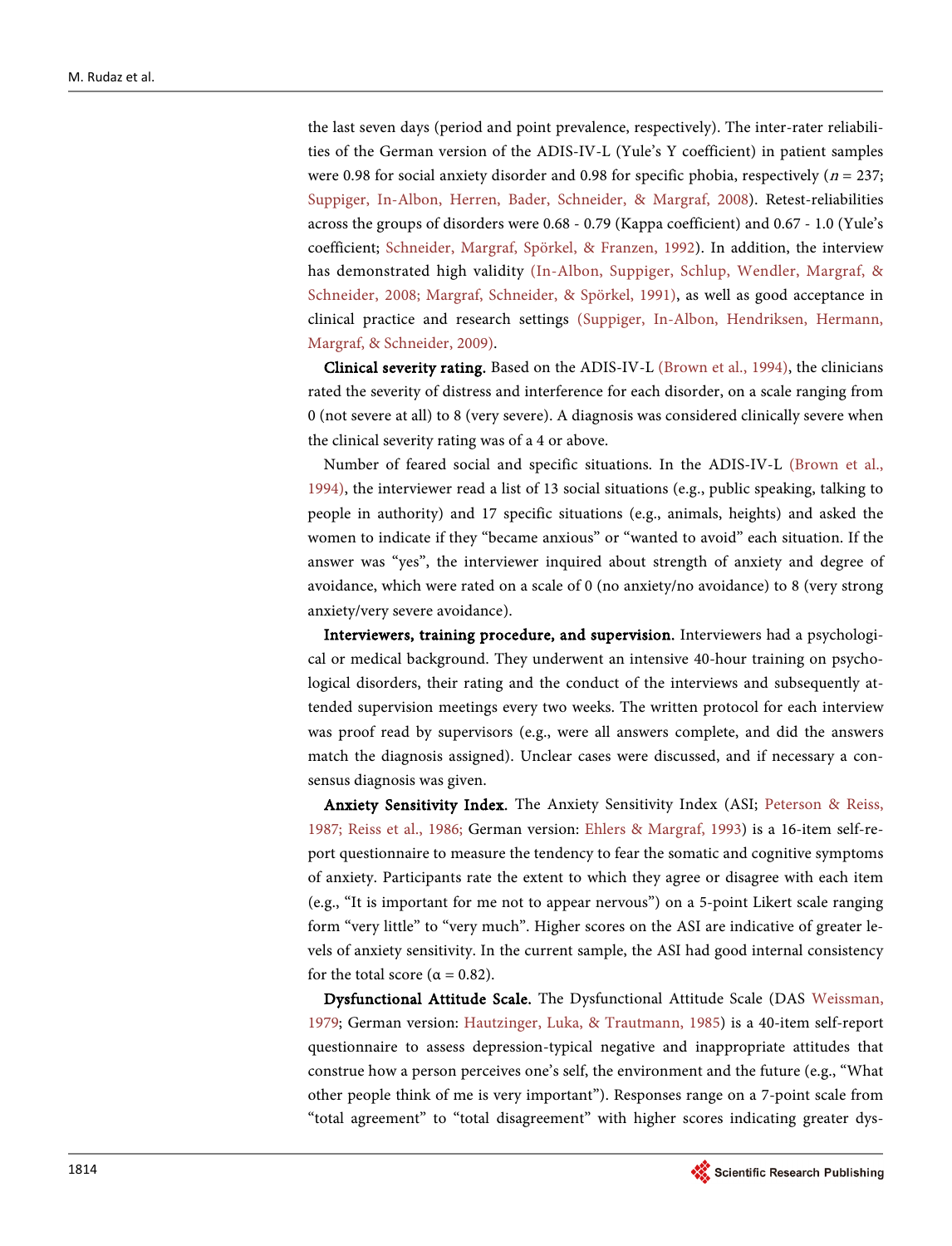functional attitudes. In the current sample, the DAS had good internal consistency for the total score (Cronbach's α = 0.88).

Beck Anxiety Inventory. The Beck Anxiety Inventory (BAI; [Beck & Steer, 1987;](#page-10-6)  German version: [Margraf & Ehlers, 2007\)](#page-12-0) is a 21-item self-report inventory of the severity of anxiety symptoms (e.g., feeling hot, or fear of losing control). Participants are asked to rate how much each symptom bothered them "during the past week, including today" on a 4-point-Likert scale ranging from "not at all" to "severely—I could barely stand it". In the current sample, the BAI had good internal consistency ( $\alpha = 0.82$ ). The BAI was used as a measure of baseline anxiety severity.

Beck Depression Inventory. The Beck Depression Inventory (BDI; [Beck & Steer,](#page-10-6)  [1987;](#page-10-6) German version: [Hautzinger, 1991;](#page-11-13) [Hautzinger, Bailer, Worall, & Keller, 1995\)](#page-11-14) is a 21-item self-report inventory of the severity of depressive symptoms. The questionnaire involves somatic symptoms (sleep, appetite) as well as items inquiring about mood (sadness, guilt) and cognitions (hopelessness, suicidal ideation). Each item consists of four self-evaluative statements of increasing severity. In the current sample, the BDI had good internal consistency ( $\alpha = 0.82$ ). The BDI was used as a measure of baseline depressive severity.

#### **2.3. Definition of the Groups**

On the basis of the diagnostic interview, groups for cross-sectional and longitudinal comparisons were composed. The cross-sectional comparison groups were 52 women with a baseline social anxiety disorder (B-SAD; based on 7-day point prevalence at baseline), 97 women with a baseline specific phobia (B-SP; based on 7-day point prevalence at baseline) and 1124 baseline healthy women (B-H; based on 7-day point prevalence at baseline). The longitudinal comparison groups were 24 women with a first incidence of social anxiety disorder (I-SAD; no lifetime diagnosis at baseline and period prevalence at follow-up), 55 women with a first incidence of specific phobia (I-SP; no lifetime diagnosis at baseline and period prevalence at follow-up), and 684 follow-up healthy women (F-H; no lifetime diagnosis at baseline and no period prevalence at follow-up).

Both the baseline and the incidence phobia groups consisted of women with social anxiety disorder or specific phobia diagnoses in the absence of other psychological diagnoses. Thus, women with comorbid specific and social anxiety disorder diagnoses and women with other psychological diagnoses were not entered in the analyses (123 for the cross-sectional and 633 for the longitudinal analyses, respectively).

Mean age at baseline was 21 years ( $SD = 1.62$  to 2.00) for all groups. There were no significant differences between the baseline groups in relationship status, education, or engagement in paid employment. Also, there were no significant differences between the incidence groups in education. However, there were significant differences between the incidence groups in relationship status (64.8% of the F-H, 37.5% of the I-SAD, and 72.7% of the I-SP group were in a romantic relationship,  $\chi^2(2) = 9.29$ ,  $p = 0.010$ ) and engagement in paid employment (46.9% of the F-H, 20.8% of the I-SAD, and 40.0% of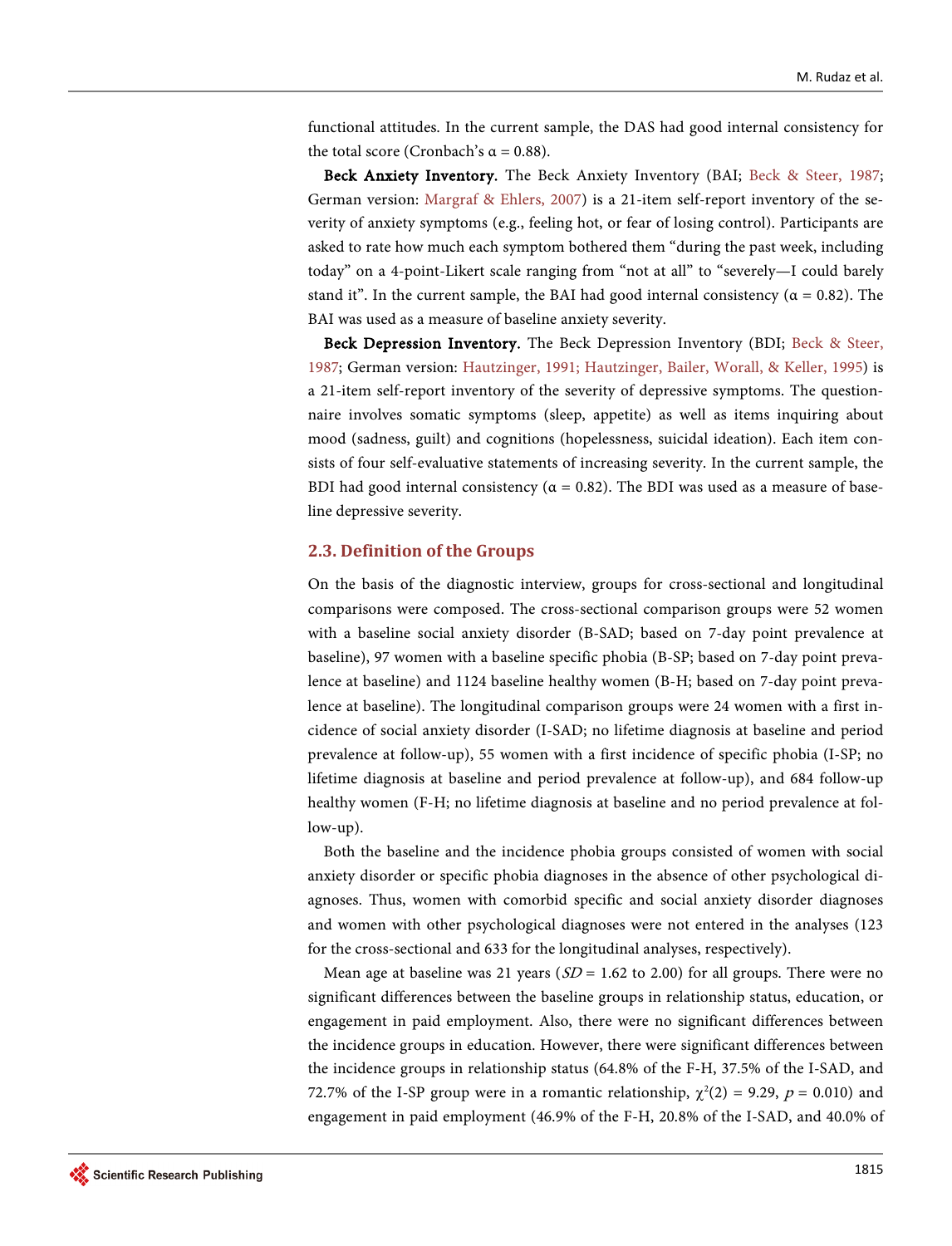the I-SP group were engaged in paid employment,  $\chi^2(2) = 7.31$ ,  $p = 0.026$ ).

#### **2.4. Statistical Analyses**

Multinomial hierarchical logistic regression analysis was conducted to compare the groups using the software SPSS. Two models were estimated, one comparing B-SAD with B-H and B-SP, and another one comparing I-SAD with F-H and I-SP. In both models, the variables BAI total and BDI total were entered on the first step as control variables, and the cognitive variables ASI total and DAS total were entered on the second step. In order to compare the odds ratios, the predictor variables were standardized using z-transformation.

### **3. Results**

#### **3.1. Preliminary Analyses**

The clinical severity rating was at or above the "clinical cutoff" (i.e., score of 4 or higher) for all groups, except B-SAD where it was slightly below the cut off: B-SP –  $Mdn =$ 4.00,  $M = 4.25$ ,  $SD = 1.20$ ; I-SP –  $Mdn = 4.00$ ,  $M = 4.61$ ,  $SD = 2.17$ ; B-SAD –  $Mdn =$ 4.00,  $M = 3.88$ ,  $SD = 1.07$ ; and I-SAD –  $Mdn = 4.00$ ,  $M = 4.08$ ,  $SD = 1.10$ . Women of the B-SAD or I-SAD group mostly feared public speaking: B-SAD –  $Mdn = 4.00$ ,  $M =$ 4.10,  $SD = 1.96$ ; I-SAD –  $Mdn = 4.00$ ,  $M = 3.58$ ,  $SD = 2.12$ . Women of the B-SP or I-SP group mostly feared animals: B-SP – Mdn = 4.00,  $M = 3.87$ ,  $SD = 2.64$ ; I-SP – Mdn = 4.00,  $M = 3.40$ ,  $SD = 2.68$ .

[Table 1](#page-6-0) presents the product-moment correlations among the study variables at baseline. As expected, all correlations were positive. Between the DAS and ASI the correlation was small in size, whereas between the BDI and BAI it was strong.

#### **3.2. Main Analyses**

The descriptive statistics and the results of the logistic regression analyses for the crosssectional and longitudinal comparisons are given i[n Table 2](#page-7-0) and [Table 3,](#page-7-1) respectively.

Cross-sectional. Overall, 6% of the variance was explained, with the BAI and BDI explaining 3% of the total variance. The comparison between B-SAD and B-H women yielded significant effects for the BAI and DAS, with the DAS being the strongest predictor. The predicted probability of having a B-SAD diagnosis vs. being in the B-H group increases as the BAI or DAS survey response increases. These results indicated

<span id="page-6-0"></span>Table 1. Product-Moment correlations among variables at baseline.

|             |                          | 2    | 3    |
|-------------|--------------------------|------|------|
| 1 BAI total | $\overline{\phantom{a}}$ |      |      |
| 2 BDI total | 0.62                     | -    |      |
| 3 ASI total | 0.40                     | 0.35 | ۰    |
| 4 DAS total | 0.23                     | 0.32 | 0.28 |

 $Note. N = 1396. BAI = Beck Anxiety Inventory, BDI = Beck Depression Inventory, ASI = Anxiety Sensitivity Index,$ DAS = Dysfunctional Attitude Scale.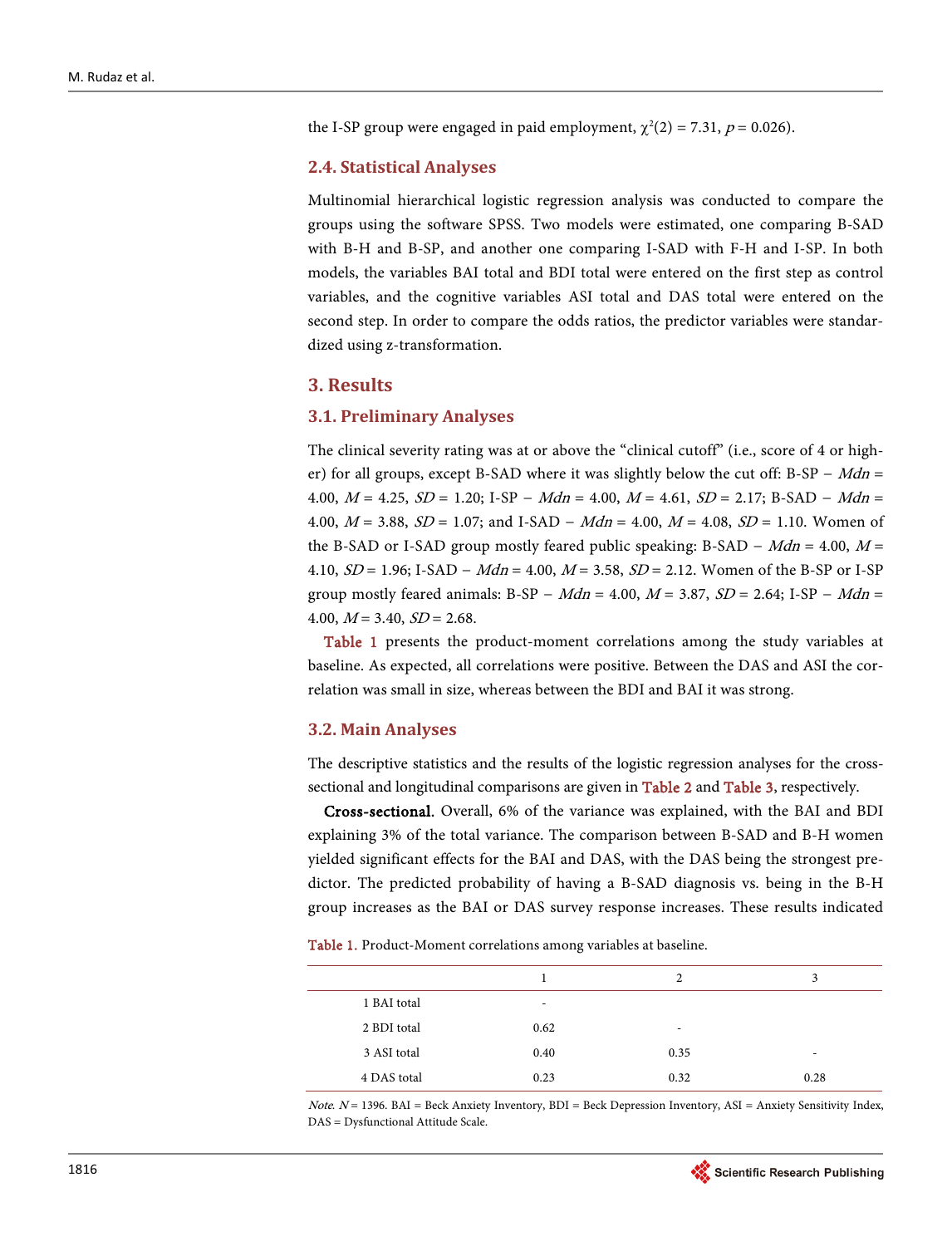| Cross-sectional  | Baseline H<br>$(n=1124)$ |       | Baseline SAD<br>$(n = 52)$ |       | Baseline SP<br>$(n = 97)$ |       | Baseline SAD<br>vs. Baseline H <sup>a</sup> |              | Baseline SAD<br>vs. Baseline SP <sup>a</sup> |              |       |
|------------------|--------------------------|-------|----------------------------|-------|---------------------------|-------|---------------------------------------------|--------------|----------------------------------------------|--------------|-------|
|                  | $\overline{M}$           | SD    | $\overline{M}$             | SD    | $\boldsymbol{M}$          | SD    | <b>OR</b>                                   | 95% CI       | <b>OR</b>                                    | 95% CI       | $R^2$ |
| Step 1           |                          |       |                            |       |                           |       |                                             |              |                                              |              | 0.03  |
| <b>BAI</b> total | 4.06                     | 4.36  | 6.43                       | 6.39  | 4.69                      | 4.21  | $1.51*$                                     | [1.04, 2.19] | 1.57                                         | [0.98, 2.52] |       |
| <b>BDI</b> total | 4.72                     | 4.50  | 6.64                       | 4.96  | 5.90                      | 4.69  | 1.07                                        | [0.74, 1.56] | 0.78                                         | [0.50, 1.23] |       |
| Step 2           |                          |       |                            |       |                           |       |                                             |              |                                              |              | 0.06  |
| ASI total        | 13.41                    | 7.83  | 15.25                      | 6.99  | 14.71                     | 8.32  | 1.09                                        | [0.80, 1.48] | 0.89                                         | [0.61, 1.28] |       |
| DAS total        | 109.92                   | 22.78 | 123.42                     | 29.36 | 111.85                    | 24.28 | $1.80***$                                   | [1.33, 2.43] | $1.75***$                                    | [1.22, 2.51] |       |

<span id="page-7-0"></span>Table 2. Multiple logistic regression analysis comparing the baseline social anxiety disorder group to the baseline healthy group and the baseline specific phobia group.

Note. H = healthy. SAD = social anxiety disorder. SP = specific phobia. All predictors were z-transformed. BAI = Beck Anxiety Inventory, BDI = Beck Depression Inventory, ASI = Anxiety Sensitivity Index, DAS = Dysfunctional Attitude Scale. Possible ranges: BAI total 0 - 63, BDI total 0 - 22, DAS total 0 - 240, ASI total 0 - 64. OR = odds ratio. CI = confidence interval.  $R^2$  = Pseudo R-Square of Nagelkerke. "reference group. \* $p < 0.05$ . \*\* $p < 0.01$ . \*\* $p < 0.001$  (2-tailed).

<span id="page-7-1"></span>Table 3. Multiple logistic regression analysis comparing the incidence social anxiety disorder group to the follow-up healthy group and the incidence specific phobia group.

| Longitudinal     | Follow-up H<br>$(n = 684)$ |       | Incidence SAD<br>$(n = 24)$ |       | Incidence SP<br>$(n = 55)$ |           | Incidence SAD<br>vs. Follow-up H <sup>a</sup> |              | Incidence SAD<br>vs. Incidence SP <sup>a</sup> |              |       |
|------------------|----------------------------|-------|-----------------------------|-------|----------------------------|-----------|-----------------------------------------------|--------------|------------------------------------------------|--------------|-------|
|                  | $\boldsymbol{M}$           | SD    | $\boldsymbol{M}$            | SD    | $\boldsymbol{M}$           | <i>SD</i> | <b>OR</b>                                     | 95%-CI       | <b>OR</b>                                      | 95%-CI       | $R^2$ |
| Step 1           |                            |       |                             |       |                            |           |                                               |              |                                                |              | 0.01  |
| <b>BAI</b> total | 3.22                       | 3.49  | 3.74                        | 4.59  | 4.87                       | 4.04      | 1.15                                          | [0.50, 2.67] | 0.92                                           | [0.35, 2.42] |       |
| <b>BDI</b> total | 3.77                       | 3.59  | 4.32                        | 2.82  | 5.58                       | 4.91      | 1.06                                          | [0.52, 2.16] | 0.70                                           | [0.31, 1.57] |       |
| Step 2           |                            |       |                             |       |                            |           |                                               |              |                                                |              | 0.04  |
| ASI total        | 12.78                      | 7.30  | 12.72                       | 6.07  | 15.05                      | 9.09      | 0.90                                          | [0.56, 1.46] | 0.88                                           | [0.50, 1.56] |       |
| DAS total        | 107.19                     | 22.25 | 115.47                      | 20.91 | 113.05                     | 23.27     | $1.65*$                                       | [1.03, 2.65] | 1.45                                           | [0.83, 2.55] |       |

Note. H = healthy. SAD = social anxiety disorder. SP = specific phobia. All predictors were z-transformed. BAI = Beck Anxiety Inventory, BDI = Beck Depression Inventory, ASI = Anxiety Sensitivity Index, DAS = Dysfunctional Attitude Scale. Possible ranges: BAI total 0 - 63, BDI total 0 - 22, DAS total 0 - 240, ASI total 0 - 64. OR = odds ratio. CI = confidence interval.  $R^2$  = Pseudo R-Square of Nagelkerke. <sup>a</sup>reference group. \*p < 0.05. \*\*p < 0.01. \*\*\*p < 0.001 (2-tailed).

> that women with a high BAI or DAS score were more likely to have a social anxiety disorder than being healthy. The ASI and BDI did not contribute to the prediction of the B-SAD vs. B-H group significantly. The comparison between B-SAD and B-SP showed a significant effect for the DAS with an increase in the DAS score yields an increase in the predicted probability of being in the B-SAD vs. the B-SP group. This result showed that women with more dysfunctional attitudes are more likely being in the B-SAD group than in B-SP group. The ASI, BAI, and BDI did not contribute significantly to the prediction of the B-SAD vs. B-SP group.

> Longitudinal. Overall, the model explained 4% of the variance, with the BAI and BDI explaining 1% of the total variance. The comparison between I-SAD and F-H women revealed a significant effect for the DAS with a higher predicted probability of being in the I-SAD vs. the F-H group for women high on the DAS. This result indicates that women who developed a social anxiety disorder between baseline and follow-up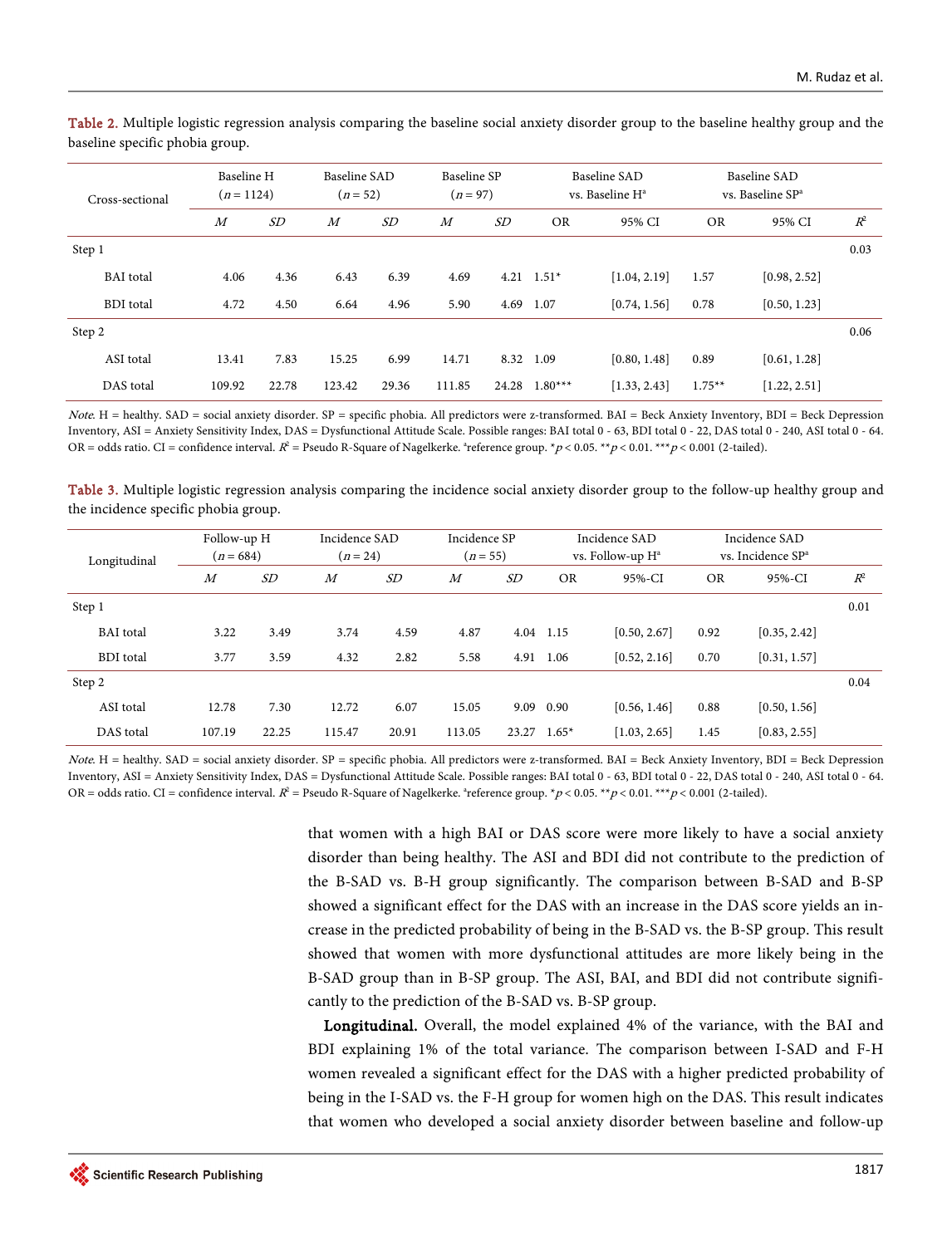had more dysfunctional attitudes at baseline compared to women who remained healthy over the whole study time of 18 months. The ASI total did not contribute significantly to the model. The comparison between the two first incidence phobia groups yielded no significant effects. This result indicated that women who developed social anxiety disorder during the study did not differ significantly on dysfunctional attitudes or anxiety sensitivity from women who developed specific phobia during the study.

#### **3.3. Additional Analyses**

Due to significant differences in relationship status and engagement in paid employment between the incidence groups (see above), we additionally controlled for the variables romantic partner (i.e., relationship status) and paid employment (i.e., engagement in paid employment) in two separate logistic regression models. The variable romantic partner was a significant predictor for I-SAD relative to F-H and relative to I-SP (OR = 0.59, 95% CI [0.39, 0.90],  $p < 0.05$ ). These findings suggest that being single increases the risk for a first onset of social anxiety disorder relative to healthy controls and to the first onset of specific phobia. The variable "paid employment" was not significant. The results for BAI, BDI, DAS, and ASI remained the same as in the original regression models.

In addition, analyses were conducted including women with comorbid diagnoses in the phobia groups (B-SAD:  $n = 73$ , B-SP:  $n = 112$ ; I-SAD:  $n = 33$ , I-SP:  $n = 62$ ), although excluding women with comorbid social anxiety disorder and specific phobia (18 for the cross-sectional and 11 for the longitudinal analyses). The control groups (B-H and F-H) included women with either no psychological disorders or psychological disorders other than social anxiety disorder or specific phobia (B-C:  $n = 1,193$ ; I-C:  $n =$ 748). The results remained essentially the same as in the original regression models with the exception of the comparison B-SAD versus B-C: the BAI was not a significant predictor but the BDI was (OR = 1.36, 95% CI [1.04, 1.78],  $p < 0.05$ ), indicating that the higher the BDI score the higher the probability of being in the B-SAD vs. the B-C group.

#### **4. Discussion**

The present study aimed to evaluate the degree to which cognitive variables related to social anxiety disorder at baseline and predicted first incidence of social anxiety disorder between baseline and follow-up, and whether these variables were specific to social anxiety disorder relative to specific phobia and relative to healthy controls. As hypothesized, dysfunctional attitudes at baseline were predictive for women with current social anxiety disorder relative to women with current specific phobia and relative to healthy control women.

These results provide further support for the overlap between social anxiety disorder and depression [\(Essau et al., 1999;](#page-11-6) [Wittchen et al., 1999\)](#page-13-1). Consistent with our hypothesis, women with current social anxiety disorder reported more dysfunctional attitudes than healthy controls. Also, dysfunctional attitudes differentiated social anxiety disord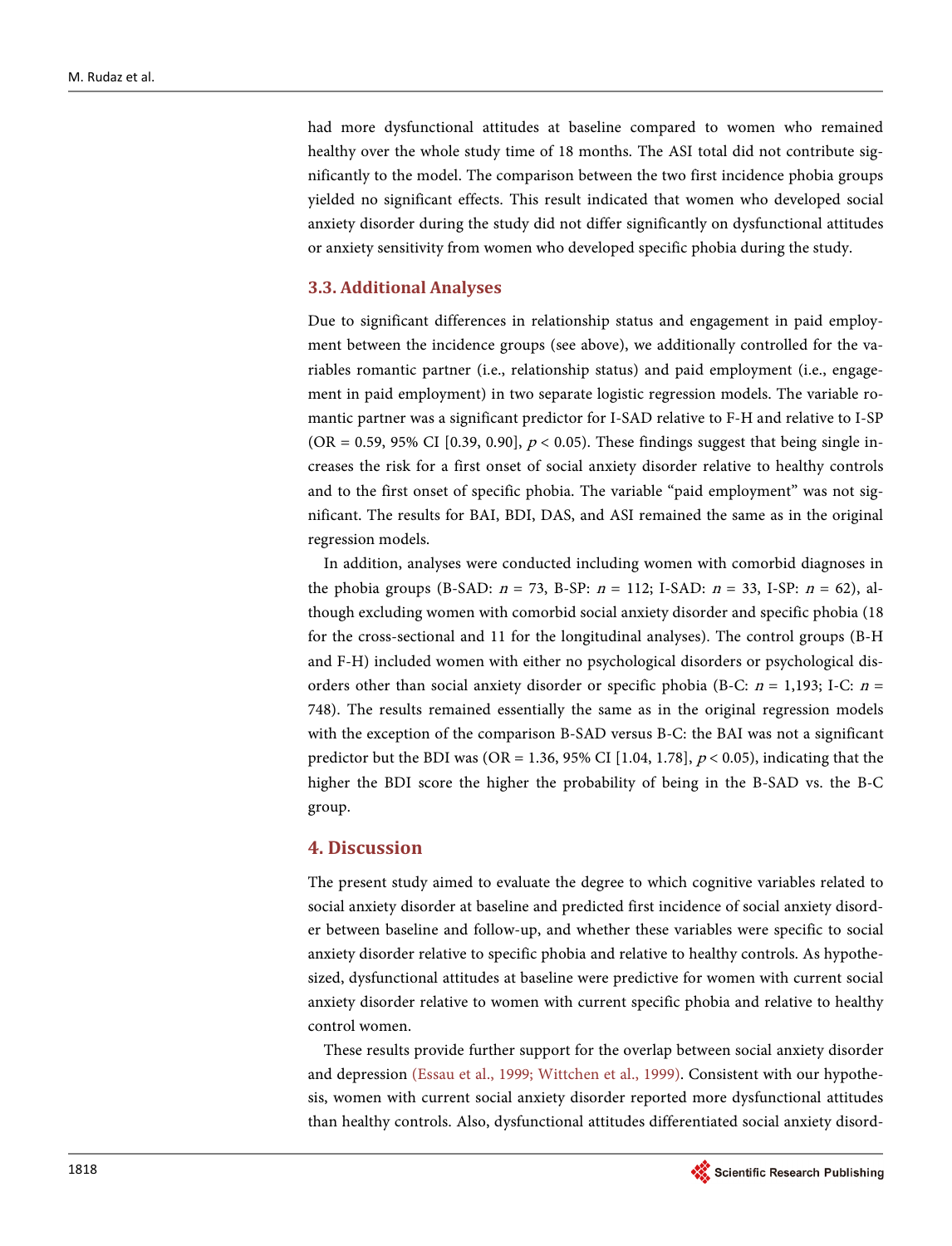er from specific phobia at baseline. This finding suggests a specific effect of dysfunctional attitudes on the manifestation of social anxiety disorder in particular rather than a general effect on the manifestation of phobias more broadly. Furthermore, dysfunctional attitudes added unique variance to the classification of women with an incidence of social anxiety disorder relative to healthy women, over and above initial anxiety and depressive levels, suggesting that they may play a crucial role in the first onset of social anxiety disorder. However, there was no evidence for specificity in the prediction of social anxiety disorder, since dysfunctional attitudes did not differentiate women who developed social anxiety disorder from women who developed specific phobia. Thus, dysfunctional attitudes appear to be a non-specific predictor of both social anxiety disorder and specific phobia. The DAS results can be interpreted in terms of the cognitive model of social anxiety disorder [\(Rapee & Heimberg, 1997\)](#page-12-4) because dysfunctional attitudes overlap with the construct of a mental representation of the self as seen by an audience. As would be predicted by the cyclical model of social anxiety disorder the dysfunctional attitudes contributed to the onset of social anxiety disorders and once social anxiety disorders manifested, dysfunctional attitudes became a more defining feature of social anxiety disorder compared to other phobias. However, the mechanisms by which dysfunctional attitudes contribute to specific phobias remain unclear but it may be that maladaptive underlying depressogenic "schemas" may enhance the vulnerability for the onset of phobias in general.

In contrast to our hypotheses, anxiety sensitivity was not more elevated in those with social anxiety disorder relative to controls at baseline. Also, anxiety sensitivity did not contribute to the prediction of the first onset of social anxiety disorder, even when including comorbidity. These later findings are at odds with prior research [\(Hazen et al.,](#page-11-5)  [1994/1995;](#page-11-5) [McWilliams et al., 2007;](#page-12-1) [Sapach et al., 2015;](#page-12-8) [Taylor et al., 1992\)](#page-13-0) and may be due to the largely nongeneralized nature of our social anxiety disorder population. Thus, with a more generalized social anxiety disorder group, anxiety sensitivity may have played a greater role in the manifestation and onset of social anxiety disorder.

Neither women's relationship status nor engagement in paid employment changed the pattern of results, but being single was a specific predictor for the first onset of social anxiety disorder indicating that women with no partner are at greater risk of developing a social anxiety disorder compared to other phobias. Using comorbid groups, depressive severity explained additional variance between the social anxiety disorder and the healthy controls in the cross-sectional comparison.

The present study has several strengths, including the longitudinal design, the standardized assessment of DSM-IV diagnoses of specific phobia and social anxiety disorder, and the large sample size. However, the generalization of the present results must be qualified by several limitations. First, our community sample consisted of young women aged between 18 and 24 years from Germany. Therefore, no conclusions can be drawn for males or for younger or older women, other cultures, or clinical samples. Second, the lifetime and period diagnoses were based on retrospective recall, which may be biased. Third, according to DSM-IV, social anxiety disorder can be conceptua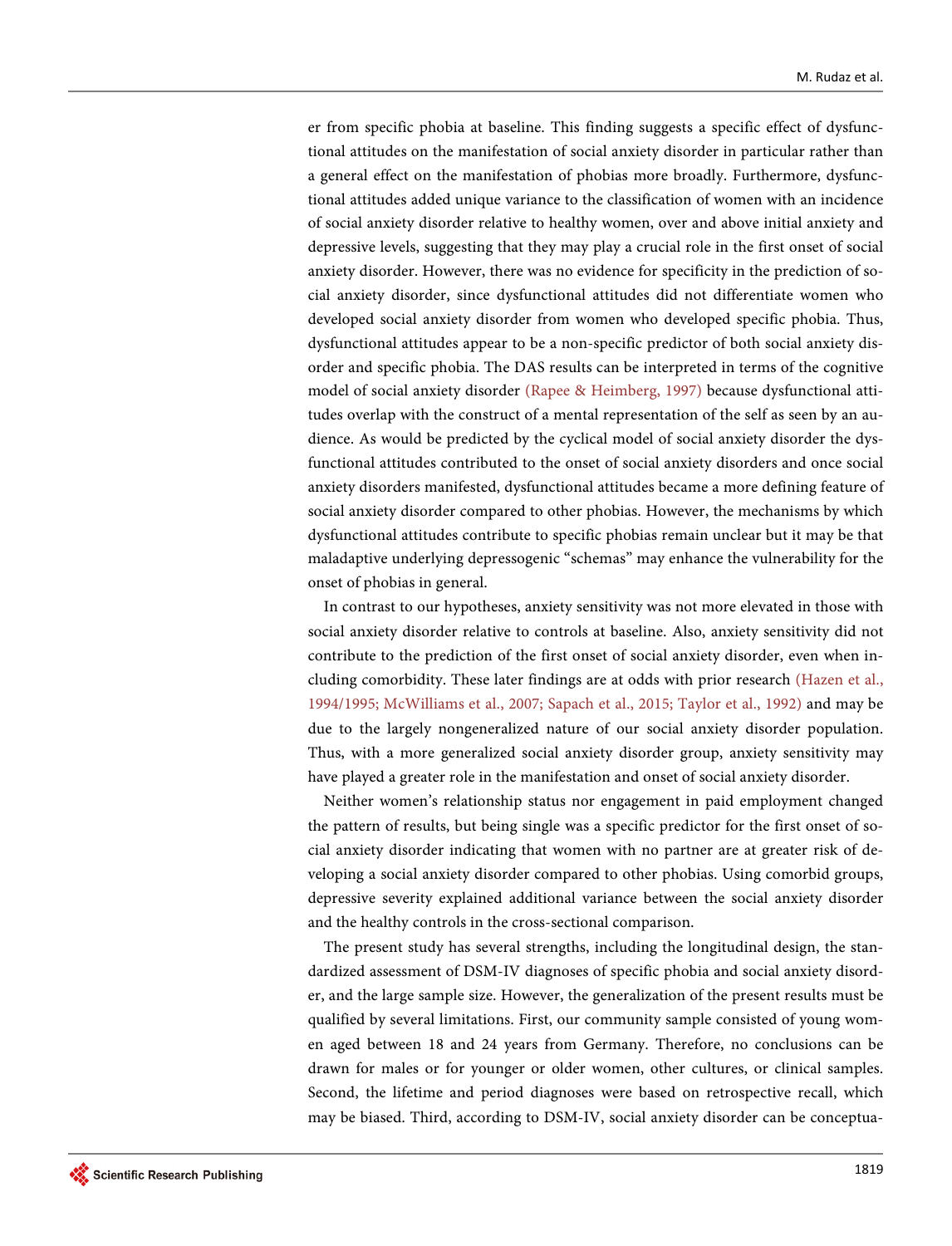lized as consisting of a generalized subtype versus a non-generalized subtype. As already mentioned, current findings may be more relevant to the non-generalized social anxiety disorder subtype, given that women in this sample were most fearful of public speaking. Also, the results may be particular for specific phobias that consist mostly of animal phobias. Fourth, the groups with social anxiety disorder and specific phobia at baseline and follow-up, while of clinical severity in most cases, were not as severe as typically seen in clinical settings, thereby limiting generalizability to clinical samples.

# **5. Conclusion**

In conclusion, our findings indicate that dysfunctional attitudes may play a crucial role in the manifestation and first onset of social anxiety disorder in young women compared to healthy controls, above and beyond the effects of symptoms of anxiety and depression. Further, this study highlighted that dysfunctional attitudes were specific to the manifestation of social anxiety disorder relative to specific phobia, although they were not specific in risk conferred to the development of social anxiety disorder relative to specific phobia. The pathway through which dysfunctional attitudes contribute to social anxiety disorder may be attributable to beliefs about how one appears to others, as explicated in the cognitive model of social anxiety disorder. However, the pathway through which dysfunctional attitudes contribute to specific phobias is not clear. Finally, it should be noted that the amount of variance explained, while significant, is not large and that other variables not measured warrant further research attention.

## **Acknowledgements**

This study was supported by the German Ministry of Science, Research and Education grant DLR 01EG9410 and by the Swiss National Science Foundation grants 51A240- 104890, PBBS1-120509, and PBFR1-120897. We would like to thank the many people who helped with the study.

#### **References**

- <span id="page-10-3"></span>Alloy, L. B., Abramson, L. Y., Whitehouse, W. G., Hogan, M. E., Panzarella, C., & Rose, D. T. (2006). Prospective Incidence of First Onsets and Recurrences of Depression in Individuals at High and Low Cognitive Risk for Depression. Journal of Abnormal Psychology, 115, 145-156. [https:/doi.org/10.1037/0021-843X.115.1.145](https://doi.org/10.1037/0021-843X.115.1.145)
- <span id="page-10-5"></span>American Psychiatric Association (1994). Diagnostic and Statistical Manual of Mental Disorders (DSM). Washington DC: American Psychiatric Association.
- Beck, A. T. (1967). Depression. New York: Harper and Row.
- Beck, A. T. (1976). Cognitive Therapy and the Emotional Disorders. Oxford: International Universities Press.
- Beck, A. T. (1979). Cognitive Therapy of Depression. New York: Guilford Press.
- Beck, A. T., & Steer, R. (1987). Manual for the Revised Beck Depression Inventory. San Antonio, TX: Psychological Corporation.
- Beck, A. T., Brown, G., Steer, R. A., & Weissman, A. N. (1991). Factor Analysis of the Dysfunctional Attitude Scale in a Clinical Population. Psychological Assessment: A Journal of Con-

<span id="page-10-6"></span><span id="page-10-4"></span><span id="page-10-2"></span><span id="page-10-1"></span><span id="page-10-0"></span>1820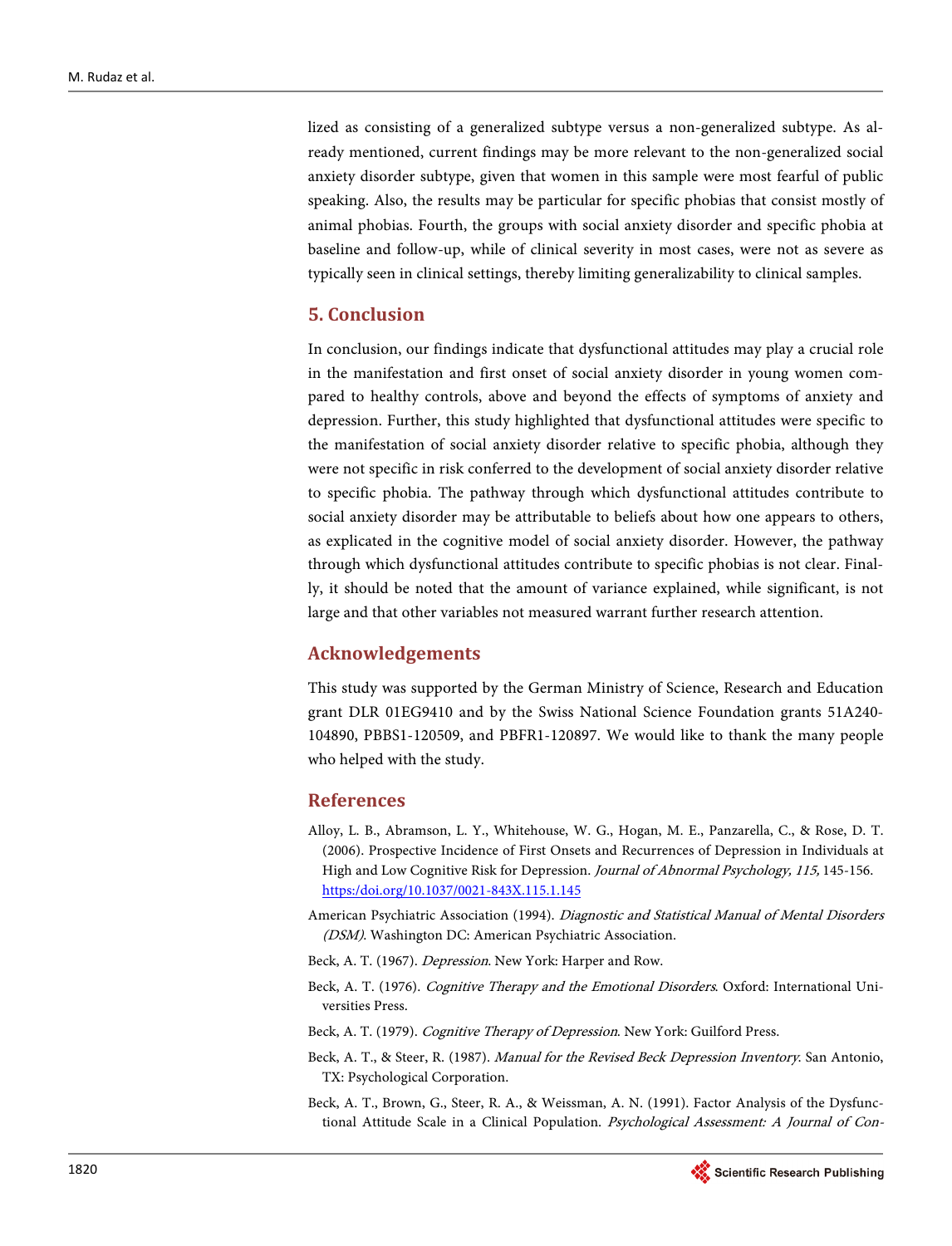sulting and Clinical Psychology, 3, 478-483[. https:/doi.org/10.1037/1040-3590.3.3.478](https://doi.org/10.1037/1040-3590.3.3.478)

- <span id="page-11-8"></span>Becker, E. S., Türke, V., Neumer, S., Soeder, U., Krause, P., & Margraf, J. (2000). Incidence and Prevalence Rates of Mental Disorders in a Community Sample of Young Women: Results of the "Dresden Study". In G. Heeb-Erler, R. Manz, & W. Kirch (Eds.), Public Health Research and Practice: Report of the Public Health Research Association Saxony (pp. 259-292). Regensburg: Roderer.
- <span id="page-11-9"></span>Brown, T. A., Barlow, D. H., & Di Nardo, P. A. (1994). Anxiety Disorders Interview Schedule for DSM-IV (ADIS-IV): Client Interview Schedule. New York: Oxford University Press.
- <span id="page-11-3"></span>Carver, C. S., & Scheier, M. F. (1988). A Control-Process Perspective on Anxiety. Anxiety Research, 1, 17-22[. https:/doi.org/10.1080/10615808808248217](https://doi.org/10.1080/10615808808248217)
- <span id="page-11-4"></span>Clark, D. M., & Wells, A. (1995). A Cognitive Model of Social Phobia. In R. G. Heimberg, M. R. Liebowitz, D. A. Hope, F. R. Schneier, R. G. Heimberg, M. R. Liebowitz, D. A. Hope, & F. R. Schneier (Eds.), Social Phobia: Diagnosis, Assessment, and Treatment (pp. 69-93). New York: Guilford Press.
- <span id="page-11-7"></span>Clark, L. A., & Watson, D. (1991). Tripartite Model of Anxiety and Depression: Psychometric Evidence and Taxonomic Implications. *Journal of Abnormal Psychology*, 100, 316-336. [https:/doi.org/10.1037/0021-843X.100.3.316](https://doi.org/10.1037/0021-843X.100.3.316)
- <span id="page-11-2"></span>Craske, M. G. (2003). Origins of Phobias and Anxiety Disorders: Why More Women than Men? Amsterdam: Elsevier.
- <span id="page-11-11"></span>Ehlers, A., & Margraf, J. (1993). "Angst vor der Angst": Ein neues Konzept in der Diagnostik der Angststörungen ["Fear of Fear": A New Concept in the Assessment of Anxiety Disorders]. Verhaltenstherapie, 3, 14-24. [https:/doi.org/10.1159/000258732](https://doi.org/10.1159/000258732)
- <span id="page-11-6"></span>Essau, C. A., Conradt, J., & Petermann, F. (1999). Frequency and Comorbidity of Social Phobia and Social Fears in Adolescents. Behaviour Research and Therapy, 37, 831-843. [https:/doi.org/10.1016/S0005-7967\(98\)00179-X](https://doi.org/10.1016/S0005-7967(98)00179-X)
- <span id="page-11-13"></span>Hautzinger, M. (1991). Das Beck-Depressioninventar (BDI) in der Klinik [The German Version of the Beck Depression Inventory (BDI) in Clinical Use]. Der Nervenarzt, 62, 689-696.
- <span id="page-11-14"></span>Hautzinger, M., Bailer, M., Worall, H., & Keller, F. (1995). Beck-Depressions-Inventar (BDI) [Beck—Depression—Inventory (BDI)]. Bern: Huber.
- <span id="page-11-12"></span>Hautzinger, M., Luka, U., & Trautmann, R. D. (1985). Skala dysfunktionaler Einstellungen—Eine deutsche Version der Dysfunctional Attitude Scale [Dysfunctional Attitude Scale: A German Version of the Dysfunctional Attitude Scale]. Diagnostica, 31, 312-323.
- <span id="page-11-5"></span>Hazen, A. L., Walker, J. R., & Stein, M. B. (1994). Comparison of Anxiety Sensitivity in Panic Disorder and Social Phobia. Anxiety, 1, 298-301. [https:/doi.org/10.1002/anxi.3070010610](https://doi.org/10.1002/anxi.3070010610)
- <span id="page-11-10"></span>In-Albon, T., Suppiger, A., Schlup, B., Wendler, S., Margraf, J., & Schneider, S. (2008). Validität des Diagnostischen Interviews bei psychischen Störungen (DIPS für DSM-IV-TR) [Validity of the Diagnostisches Interview bei psychischen Störungen (DIPS für DSM-IV-TR)]. Zeitschrift für Klinische Psychologie und Psychotherapie: Forschung und Praxis, 37, 33-42.
- <span id="page-11-1"></span>Jacobi, F., Höfler, M., Siegert, J., Mack, S., Gerschler, A., Scholl, L., Busch, M. A., Hapke, U., Maske, U., Seiffert, I., Gaebel, W., Maier, W., Wagner, M., Zielasek, J., & Wittchen, H. U. (2014). Twelve-Month Prevalence, Comorbidity and Correlates of Mental Disorders in Germany: The Mental Health Module of the German Health Interview and Examination Survey for Adults (DEGS1-MH). International Journal of Methods in Psychiatric Research, 23, 304- 319. [https:/doi.org/10.1002/mpr.1439](https://doi.org/10.1002/mpr.1439)
- <span id="page-11-0"></span>Kessler, R. C., Petukhova, M., Sampson, N. A., Zaslavsky, A. M., & Wittchen, H. U. (2012). Twelve-Month and Lifetime Prevalence and Lifetime Morbid Risk of Anxiety and Mood Disorders in the United States. International Journal of Methods in Psychiatric Research, 21, 169-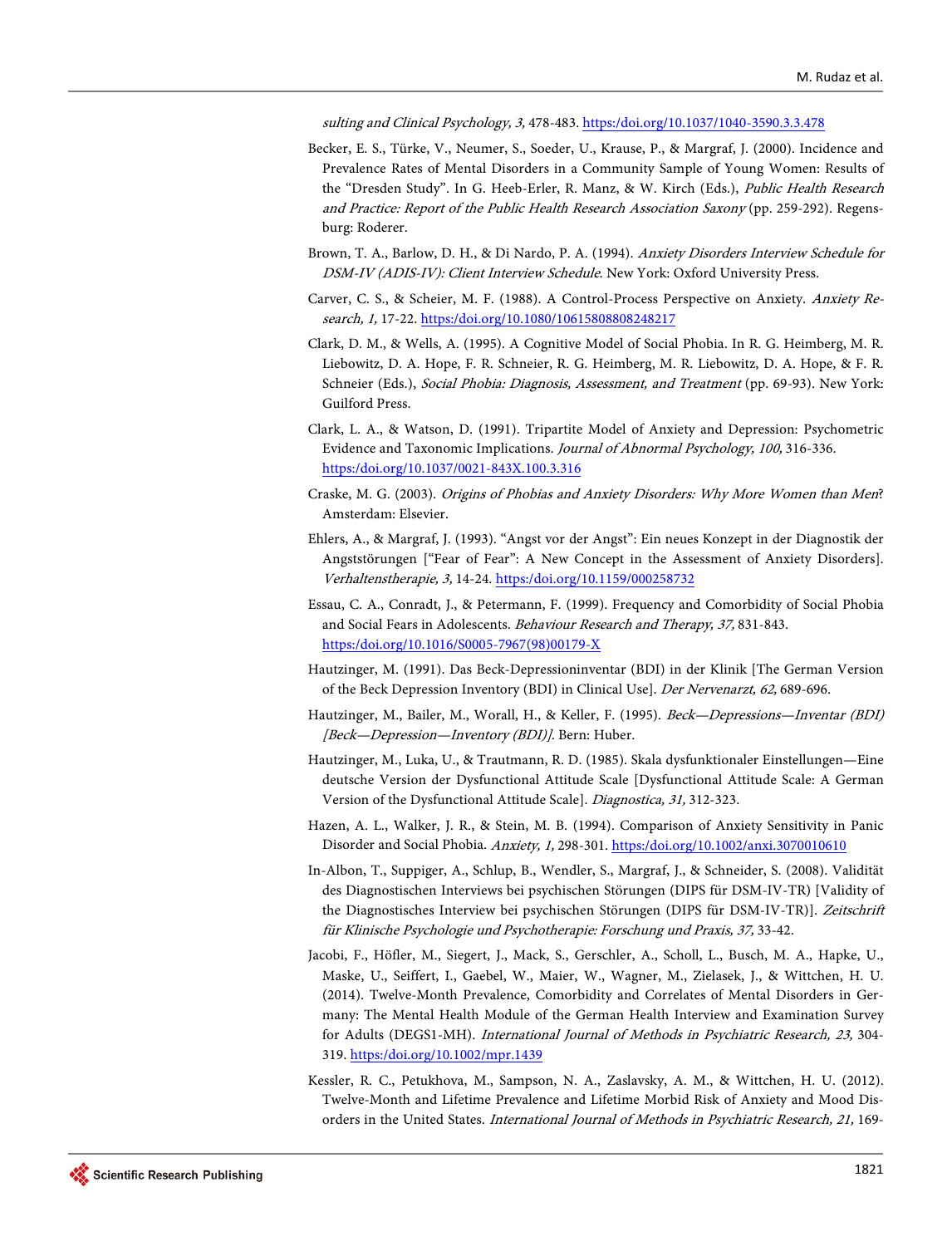184. [https:/doi.org/10.1002/mpr.1359](https://doi.org/10.1002/mpr.1359)

- <span id="page-12-0"></span>Margraf, J., & Ehlers, A. (2007). BAI. Beck-Angstinventar. Manual. Deutsche Bearbeitung [BAI: Beck Anxiety Inventory. Manual. German Adaptation]. Frankfurt AM: Harcourt.
- <span id="page-12-13"></span>Margraf, J., Schneider, S., & Spörkel, H. (1991). Therapiebezogene Diagnostik: Validität des Diagnostischen Interviews für psychische Störungen (DIPS) [Therapy-Oriented Diagnosis: The Validity of the Diagnostic Interview for Mental Disorders (DIMD)]. Verhaltenstherapie, 1, 110-119[. https:/doi.org/10.1159/000257947](https://doi.org/10.1159/000257947)
- <span id="page-12-10"></span>Margraf, J., Schneider, S., Soeder, U., Neumer, S., & Becker, E. S. (1996). F-DIPS: Diagnostisches Interview bei Psychischen Störungen (Forschungsversion). [Diagnostic Interview for Psychological Disorders (Research Version)]. Berlin: Springer.
- <span id="page-12-1"></span>McWilliams, L. A., Becker, E. S., Margraf, J., Clara, I. P., & Vriends, N. (2007). Anxiety Disorder Specificity of Anxiety Sensitivity in a Community Sample of Young Women. Personality and Individual Differences, 42, 345-354[. https:/doi.org/10.1016/j.paid.2006.07.016](https://doi.org/10.1016/j.paid.2006.07.016)
- Michael, T., Zetsche, U., & Margraf, J. (2007). Epidemiology of Anxiety Disorders. Psychiatry, 6, 136-142. [https:/doi.org/10.1016/j.mppsy.2007.01.007](https://doi.org/10.1016/j.mppsy.2007.01.007)
- <span id="page-12-9"></span>Otto, M. W., Teachman, B. A., Cohen, L. S., Soares, C. N., Vitonis, A. F., & Harlow, B. L. (2007). Dysfunctional Attitudes and Episodes of Major Depression: Predictive Validity and Temporal Stability in Never-Depressed, Depressed, and Recovered Women. Journal of Abnormal Psychology, 116, 475-483[. https:/doi.org/10.1037/0021-843X.116.3.475](https://doi.org/10.1037/0021-843X.116.3.475)
- <span id="page-12-6"></span>Peterson, R., & Reiss, S. (1987). Test Manual for the Anxiety Sensitivity Index. Orland Park, IL: International Diagnostic Systems.
- <span id="page-12-2"></span>Pigott, T. A. (2003). Anxiety Disorders in Women. Psychiatric Clinics of North America, 26, 621- 672. [https:/doi.org/10.1016/S0193-953X\(03\)00040-6](https://doi.org/10.1016/S0193-953X(03)00040-6)
- <span id="page-12-4"></span>Rapee, R. M., & Heimberg, R. G. (1997). A Cognitive-Behavioral Model of Anxiety in Social Phobia. Behaviour Research and Therapy, 35, 741-756. [https:/doi.org/10.1016/S0005-7967\(97\)00022-3](https://doi.org/10.1016/S0005-7967(97)00022-3)
- <span id="page-12-7"></span>Reiss, S., Peterson, R. A., Gursky, D. M., & McNally, R. J. (1986). Anxiety Sensitivity, Anxiety Frequency and the Predictions of Fearfulness. Behaviour Research and Therapy, 24, 1-8. [https:/doi.org/10.1016/0005-7967\(86\)90143-9](https://doi.org/10.1016/0005-7967(86)90143-9)
- <span id="page-12-8"></span>Sapach, M. J. N. T., Carleton, R. N., Mulvogue, M. K., Weeks, J. W., & Heimberg, R. G. (2015). Cognitive Constructs and Social Anxiety Disorder: Beyond Fearing Negative Evaluation. Cognitive Behaviour Therapy, 44, 63-73. <https://doi.org/10.1080/16506073.2014.961539>
- <span id="page-12-5"></span>Schlenker, B. R., & Leary, M. R. (1982). Social Anxiety and Self-Presentation: A Conceptualization Model. Psychological Bulletin, 92, 641-669[. https:/doi.org/10.1037/0033-2909.92.3.641](https://doi.org/10.1037/0033-2909.92.3.641)
- <span id="page-12-12"></span>Schneider, S., Margraf, J., Spörkel, H., & Franzen, U. (1992). Therapiebezogene Diagnostik: Reliabilität des Diagnostischen Interviews bei psychischen Störungen (DIPS) [Therapy-Related Diagnosis: Reliability of the Diagnostic Interview for Mental Disorders (DIMD)]. Diagnostica, 38, 209-227.
- <span id="page-12-3"></span>Spence, S. H., & Rapee, R. M. (2016). The Etiology of Social Anxiety Disorder: An Evidence-Based Model. Behaviour Research and Therapy, 86, 50-67. <https://doi.org/10.1016/j.brat.2016.06.007>
- <span id="page-12-14"></span>Suppiger, A., In-Albon, T., Hendriksen, S., Hermann, E., Margraf, J., & Schneider, S. (2009). Acceptance of Structured Diagnostic Interviews for Mental Disorders in Clinical Practice and Research Settings. Behavior Therapy, 40, 272-279. [https:/doi.org/10.1016/j.beth.2008.07.002](https://doi.org/10.1016/j.beth.2008.07.002)
- <span id="page-12-11"></span>Suppiger, A., In-Albon, T., Herren, C., Bader, K., Schneider, S., & Margraf, J. (2008). Reliabilität des diagnostischen Interviews bei psychischen Störungen (DIPS für DSM-IV-TR) unter klinischen routinebedingungen [Reliability of the Structured Diagnostic Interview for Mental